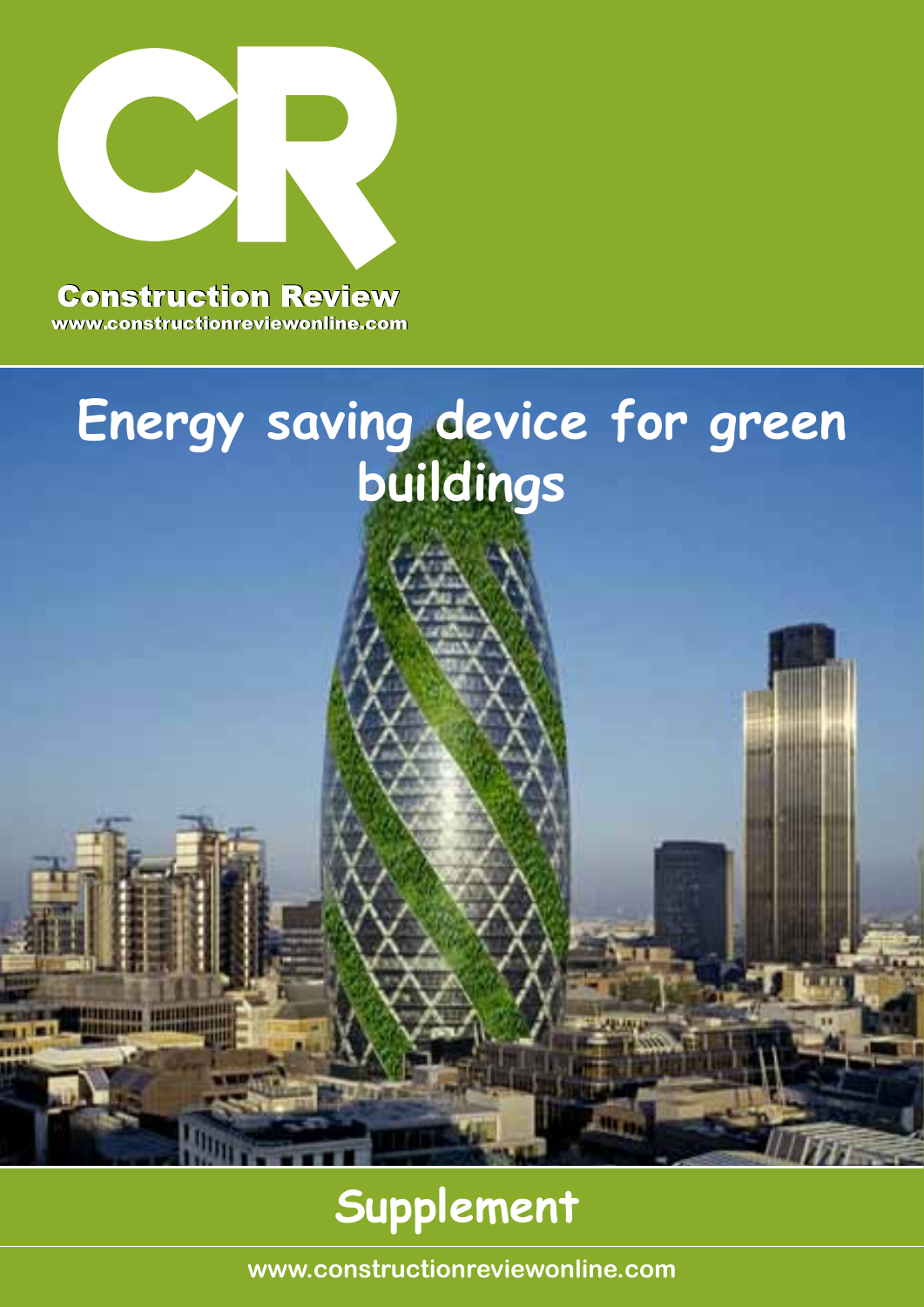#### **By Yvonne Andiva**

While green building covers a whole array of a buildings life cycle greater focus today is being directed towards energy saving and recycling activities even in existing buildings. New technologies to meet this trend are constantly being developed with the view of reducing the overall impact o the built environment on human health and the natural environment.

Reducing water consumption and protecting water quality are key objectives in sustainable building. One critical issue is that in many areas, the demands on the supplying aquifer exceed its ability to replenish itself. To the maximum extent feasible, facilities should increase their dependence on water that is collected, used, purified, and reused on-site. To this end grey water and rainwater is now used for toilet flushing and irrigating in the landscape outside buildings as a matter of course.Using solar power as a renewable source of energy is also gaining popularity while the means of reducing energy use have become the standard. In this area energy use areas such as lighting and air conditioning are enjoying attention as key areas to conserve energy and several new products are in the market to enable building owners to do just that.

#### **Energy saving lighting controls**

**CP Electronics** - have been developing and manufacturing electronic energy saving controls for lighting, heating and ventilation for almost 40

years. They have four different types of lighting control system, all are modular in nature and utilize simple connectivity making them very flexible and easy to install. The wide range of presence detectors, including PIR sensors and microwave sensors, in each system ensure optimum energy efficiency and user comfort. Whilst meeting all the legislative requirements now in place for new and existing buildings.

> **Vitesse Plus** - is a fully functional lighting control system, designed for ease of installation, energy saving and functional usability. It is designed for buildings that have a fixed layout. such as schools, universities, healthcare and public sector. It is available in either switching or dimming lighting control systems.

**D-Mate -** from CP Electronics gives you all the benefits of a scene setting lighting control solution at an economical price. Using a modular system with simple connectivity, it is easy to install, easy to configure, and has the flexibility you need to tailor solutions to the exact needs of the space. It also allows organizations of all sizes to enjoy effective scene setting, whilst benefitting from advanced energy saving functionality such as presence detection and automatic adjustment for daylight.

> **The Rapid - lighting control system is ideal** for lighting control installations which have demanding lighting needs owing to changing room configurations, or where there is a need to re-configure or monitor the lighting via a PC. Luminaires can be individually or collectively



**An-10 Wireless** - Lighting Control Technology allows one to install a fully featured lighting control system easily and with minimal disruption. An-10 has been specifically created to allow us embrace the advantages of wireless technology, while at the same time offering all of the features and functionality demanded by modern day lighting control systems.

**Vitesse Modular™** - is a state of the art lighting distribution system that can be used in a variety of applications, its modular design can be easily adapted for layout changes, future connectivity and control requirements. It is available in either switching or dimming variants. Plug in presence detectors, control devices and its modular construction make it a very simple system to install; and the reduced number of parts means that the stockholding of product is greatly reduced for the installer and wholesaler alike.

> **DreamVu™**,- is a window for the carbon zero future, this range breaks new ground in volume produced, mass availability windows at prices to reflect JELD-WEN's highly competitive position in the market. An exceptional looking timber window, the new high performance DreamVu™ Range incorporates the best in traditional UK window design with the latest in window engineering technology.This type of window is designed to offer architects and developers a solution to meet the requirements for the Code for Sustainable Homes using a market leading UK manufacturer.

> It also gives the self-builder an environmentally friendly energy saving solution to fit their design requirements. This range is designed to be made to specification, with a wide range of glazing options, giving high thermal and acoustic performance.

A wide range of presence detectors (PIR sensors, microwave sensors) ensure that the lighting is controlled efficiently and without compromise. Although the Vitesse Plus lighting control system is designed to meet the demands of all modern lighting schemes it requires little or no commissioning making it the preferred choice for many lighting control applications.

controlled, either across a floor or throughout an entire building. It is also easily integrated into the facilities management of a building, including the full monitoring and testing of the emergency luminaires.CP Electronics philosophy has been to design and manufacture reliable energy saving controls that optimise comfort for the user while minimising energy costs.

#### **LED lights**

**Fortune CP Ltd** - is a leading Renewable Energy company dealing with the design (research and development), manufacture, supply and installation of high quality and innovative solar products and systems both for residential and commercial customers. The company also carries out large projects on a turn-key basis, and operates as an Independent Power Producer (IPP). LEDs offer huge benefits on electricity cost savings and carbon emission reduction. The investment required is small as compared to other energy efficiency means.

LED lights have the same installation method as traditional ones, except that LED lights do not need starters and ballasts. LEDs have higher luminous efficiency compared to traditional ones. In addition, LED lamps save 50-80% of electric energy compared to traditional ones. LED lights also have a longer service period of around 50,000 to 80,000 hrs compared to up to 15000 for traditional ones.

**Energy saving windows DreamVu™-** high performance window range

#### **JELD-WEN UK**

are one of the world's leading manufacturer and distributor of quality windows, external and internal doors, patio doors, garage doors and stairs. They offer one of the largest ranges in the UK and their products enhance thousands of homes across the country. With their superb appearance and long-lasting performance, they make sure their products are readily available, through their nationwide network of suppliers.

#### **Green Building Store**

 has been at the forefront of introducing Passivhaus products and design into the UK. Their pioneering and comprehensive range of Passivhaus products simplifies the job of Passivhaus specification by offering a wide range of Passivhaus compatible and certified windows, doors, MVHR systems, air tightness products and more. The Passivhaus standard and methodology can be also work well in hot climates, where its high levels of airtightness and insulation can protect buildings from overheating, provided there is adequate solar shading.

The Passivhaus approach to low energy building enables designers and builders to create homes and buildings that are comfortable, warm and use a fraction of the energy of conventional buildings. Passivhaus is a quality assured standard and methodology for low energy building, which can help create buildings which use around 90% less energy than standard UK buildings. Based on well researched and proven building physics, Passivhaus is based on the principle that reducing heating loss to a minimum is the most robust – and cost-effective – way of achieving a low carbon building

### **Pilkington energiKare™ Pilkington United Kingdom Limited -** is

proud to have been a leader in the development of glass solutions since 1826. The combination of unrivalled technical expertise and innovative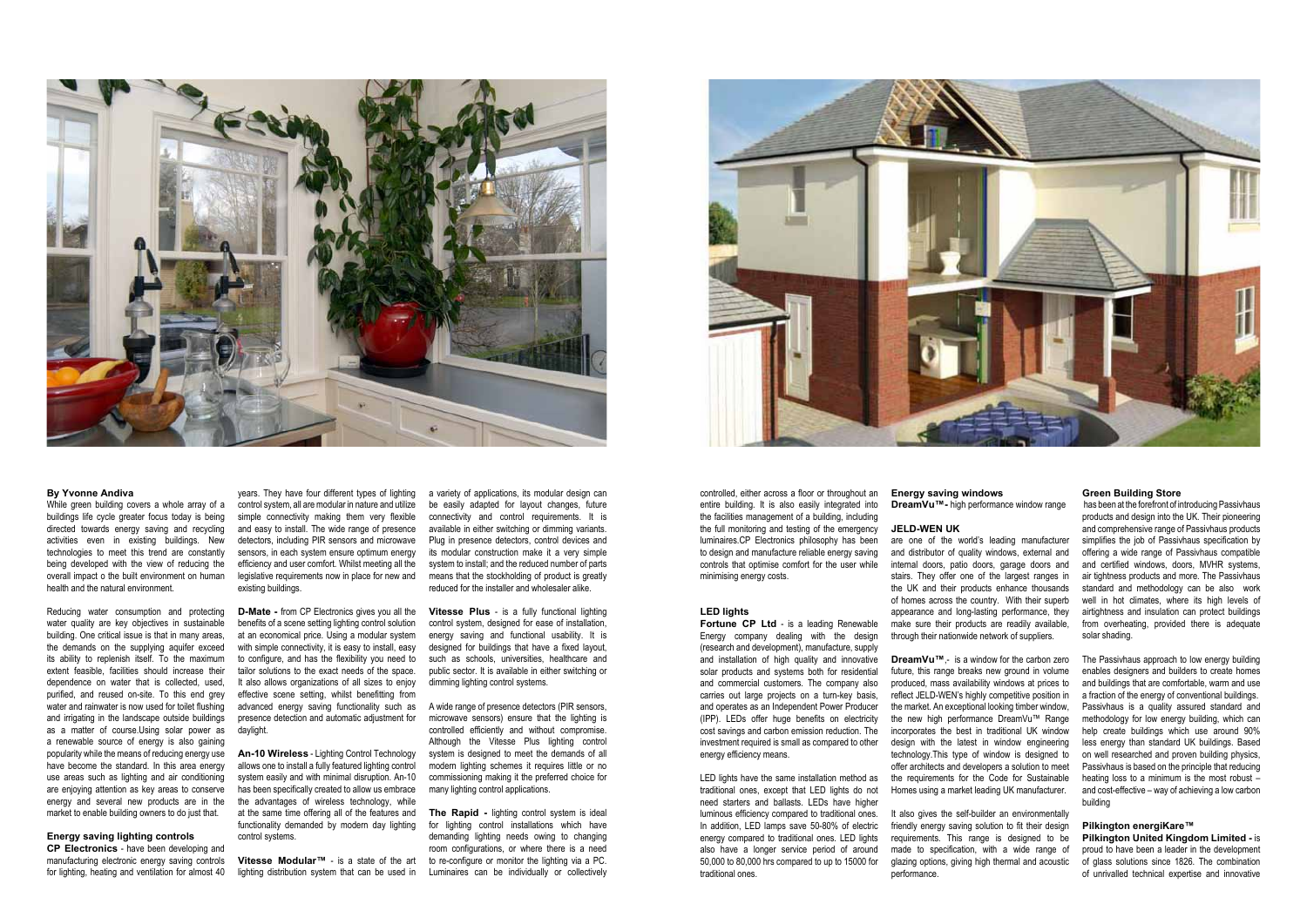

thinking has enabled them to develop ideas into world leading glass solutions, where they continue to be recognized as a world-class brand. Their product range offering consists of over 50 technologically advanced glass products, including; high quality float glass, energy saving glass, structural glazing, self-cleaning glass and decorative glass.

Pilkington energiKare™ differs from basic double glazing as it works in two ways. It reduces the amount of heat lost through your windows, but also allows more heat (energy) from the sun in through the glass. This effect is known as solar gain and you'll benefit from its effects all year round, for free. Pilkington energiKare™ contains two special types of glass: Pilkington Optiwhite™ – a special 'extra-clear' type of glass.

Pilkington energiKare™ is more than twice as energy-efficient as older uncoated double glazing. The Window Energy Rating (WER) scheme has been put in place to help make choosing

 It increases the degree of solar heat gain to help make your home feel warmer and one of the following from the Pilkington K Glass™ range. the UK's leading low-emissivity (low-e) glass: Pilkington K Glass™, Pilkington K Glass™ OW and Pilkington K Glass™ S filling the double glazed unit with either argon gas or air combined with a warm edge spacer, reduces the amount of heat escaping from the windows. This helps to further improve the thermal performance of your window.

It is also available in a connected on-line version. which as well as energy saving indicates in real time the presence of guests or staff in a room, logging the information directly into the hotel PC.

When a quest enters the room and inserts their card into the ESD it switches on all electrical equipment. When staff enters the room for cleaning or maintenance, the ESD recognizes their staff card and switches on only the electrical equipment they need to do their work.

windows easier. Incorporating a low-e glass from the Pilkington K Glass™ range in windows is recognized by the Energy Saving Trust as a means of reducing heat loss; enabling the windows to be eligible for Energy Saving.

#### **SALTO XS4**

**Hippo the Water Saver - is the simple.** proven and low cost water saving device to help conserve water in toilet cisterns. The typical family uses 70% of their water in the bathroom, with toilet flushing accounting for 30% of the household water use. Every time a toilet is flushed the Hippo not only saves up to 3 litres of water, but it will also reduce your carbon footprint and save you money.

**Guardian Security SW Ltd -** provides professional security solutions across the South West and the UK from their head office in Exeter, Devon. One of their energy saving products is the Salto XS4. The SALTO in room energy saving device (ESD) helps to save up to 65%\* of a hotel room or student dorms electricity consumption and unlike standard (magnetic stripe) energy savers, only authorized SALTO key cards will switch on the lights. Any other card (frequent flyer, business card etc) or other SALTO cards belonging to other rooms will not activate the lights.

**RainWaterHarvesting.co.uk** -specializes in rainwater harvesting tanks and equipment, especially in complete kit form, with lower prices and better customer service. The Low Energy Rain Director® rainwater management control system delivers rain water collected by a rainwater harvesting system to washing machines, toilets, the garden and other uses where mains quality water is not required.

Main features and benefits are; 2 different finishes for different room styles, Available with 1 or 2 relay outputs, Window detector input. If

Specializing in living, sustainable building technologies such as green roofs and living walls; Designing their green roof system to address these issues provides the end user a system with maximum benefits in the most cost effective manner possible. ELT has since developed living wall system to deal with the barriers associated with steep slopes and vertical applications.

window is left open, the system will switch off the air conditioning. It has a flexible exit time delay by software, Modern Blue LED indicator which indicates the location of the device in the dark, and blinks as a courtesy indicator after retrieving the card when leaving the room, and it is available in i-Button and RFID(Mifare, DESfire, Vicinity) online version available in RFID models.

#### **Water saving device.**

The carbon footprint of unheated water is relatively small, around 0.003 kg per litre. However over time and multiplied by millions of households, the savings can be quite significant. There are estimated to be in excess of 45 million toilets in the UK, using 2 billion litres of water every day and only around a tenth of these are water-efficient models using 6 litres of water or less.

The average toilet uses around 9 litres of water per flush and 1.64 kg CO2 would be saved per year by fitting a Hippo the Water Saver. Collectively in the UK this could save around 600 million litres if water a day and over 65 million kg (or 65,000 tonnes) of CO2 each year.



Whilst the Logicor Green Wall Socket™ will work with almost all appliances, there are some appliances that are not designed to be shut off in an abrupt manner or not at all. These include projectors, PC towers, bedside clocks, fridges, freezers etc. when deciding to use a Logicor Green Wall Socket™ with that appliance. The timer function can also be disabled when necessary to act just like a normal wall socket, switching on and off as and when required.

#### **Low Energy Rain Director®**

The Rain Director® makes the best use of rainwater from a rainwater harvesting system so you can use rainwater from your roof to flush toilets, wash clothes and water the garden. Rainwater harvesting reduces the environmental impact and the Rain Director® goes further in safely reducing the energy and mains water consumption of a typical rainwater harvesting system.

The Rain Director® simply directs the flow of rainwater in the home. The 12v control panel intelligently directs the rainwater from your rainwater storage tank via the header tank to your toilets, washing machine or garden tap.

The Rain Director® program settings ensure that the header tank water is fresh and that the pump in the rainwater tank works for the minimum amount of time. The result is cleaner water, lower running costs and greater control on your mains water use. And now, we can harness the energy of the sun to drive your Rain Director® system with the new Solar Rain Director®.

The Rain Director® manages and delivers clean rainwater at constant pressure for use around the house and garden.

**Green roofs and living walls** Beginning in 2001, ELT EasyGreen consulted and installed a variety of green roof systems enabling us to identify reoccurring obstacles in the green roof industry – flexibility, cost, and weight.

Green roofs and living walls provide a number of private and public benefits that reduce the impact of urbanization and contribute to the sustainability of ecosystem services and energy conservation in large cities around the world.

## **Logicor Green Wall Socket™**

**Logicor (Group) Ltd** - specializes in the supply or creation of patents across a wide range of industry sectors. Logicor is an established R&D company whose solutions to problems often result in the creation of companies with independent funding and workforces to take those ideas into the market place. Logicor's Green Wall Socket™ complements the Green Plug™ energy saver range and is designed to save electricity in new

build homes or as retro-fit to existing buildings. Each Logicor Green Wall Socket™ will fit into the same space as standard deep back socket boxes and looks just like a standard wall socket.

The benefits include: Electrical appliances automatically switched off completely after a user-set duration, Adjustable timer delay between 15 minutes and 24 hours, Carbon emissions from standby energy drain are reduced, Money saved from unnecessary standby energy drain and safety switch-off control for potential fire risk devices such as electric blankets or hot-irons in the home. Where Logicor Green Wall Socket™ differs is its adjustable air-driven timer function that switches off the power supply completely and automatically after a user-set duration.

Because the timer device is air-driven you can be sure that the Logicor Green Wall Socket™ and any connected appliances consume zero electricity when switched off. Standby energy drain is now a thing of the past and your carbon emissions are reduced.